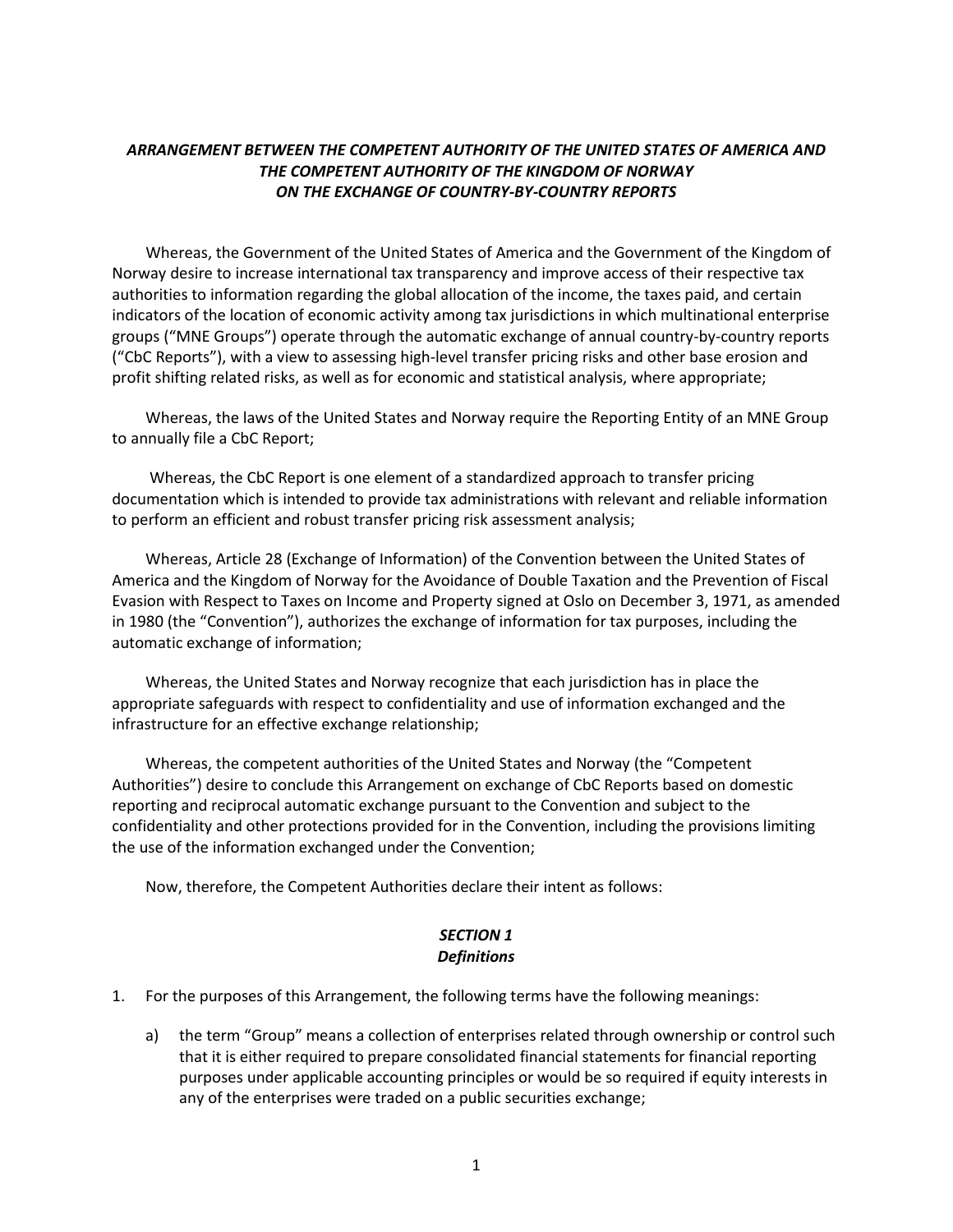- b) the term "multinational enterprise group" or "MNE Group" means any Group that (i) includes two or more enterprises the tax residences of which are in different jurisdictions, or includes an enterprise that is resident for tax purposes in one jurisdiction and is subject to tax with respect to the business carried out through a permanent establishment in another jurisdiction, and (ii) is not an Excluded MNE Group;
- c) the term "Excluded MNE Group" means a Group that is not required to file a CbC Report on the basis that the annual consolidated group revenue of the Group during the fiscal year immediately preceding the reporting fiscal year, as reflected in its consolidated financial statements for such preceding fiscal year, is below the threshold that is defined in domestic law by the jurisdiction of tax residence of the Reporting Entity and is consistent with the 2015 Report (for purposes of the foregoing, the threshold includes any modifications that may result from the 2020 review contemplated in the 2015 Report);
- d) the term "Constituent Entity" means:

(i) with respect to an MNE Group having a Reporting Entity resident for tax purposes in Norway, (A) any separate business unit of an MNE Group that is included in the consolidated financial statements for financial reporting purposes or would be so included if equity interests in such business unit of an MNE Group were traded on a public securities exchange, (B) any separate business unit that is excluded from the MNE Group's consolidated financial statements solely on size or materiality grounds, and (C) any permanent establishment of any separate business unit of the MNE Group included in (A) or (B) above provided the business unit prepares a separate financial statement for such permanent establishment for financial reporting, regulatory, tax reporting, or internal management control purposes; and

(ii) with respect to an MNE Group having a Reporting Entity resident for tax purposes in the United States, any "Constituent Entity" as defined in the relevant U.S. Treasury regulations;

- e) the term "Reporting Entity" means the Constituent Entity that, by virtue of domestic law in its jurisdiction of tax residence, files the CbC Report in its capacity to do so on behalf of the MNE Group;
- f) the term "CbC Report" means the Country-by-Country Report to be filed annually by the Reporting Entity in accordance with the laws of its jurisdiction of tax residence and with the information required to be reported under such laws covering the items and reflecting the format set out in the 2015 Report (for purposes of the foregoing, the information and format includes any modifications that result from the 2020 review contemplated in the 2015 Report);
- g) the term "Fiscal Year" means:

(i) with respect to an MNE Group having a Reporting Entity resident for tax purposes in Norway, the annual accounting period with respect to which the Reporting Entity prepares its financial statements; and

(ii) with respect to an MNE Group having a Reporting Entity resident for tax purposes in the United States, the "Reporting Period" as defined in the relevant U.S. Treasury regulations; and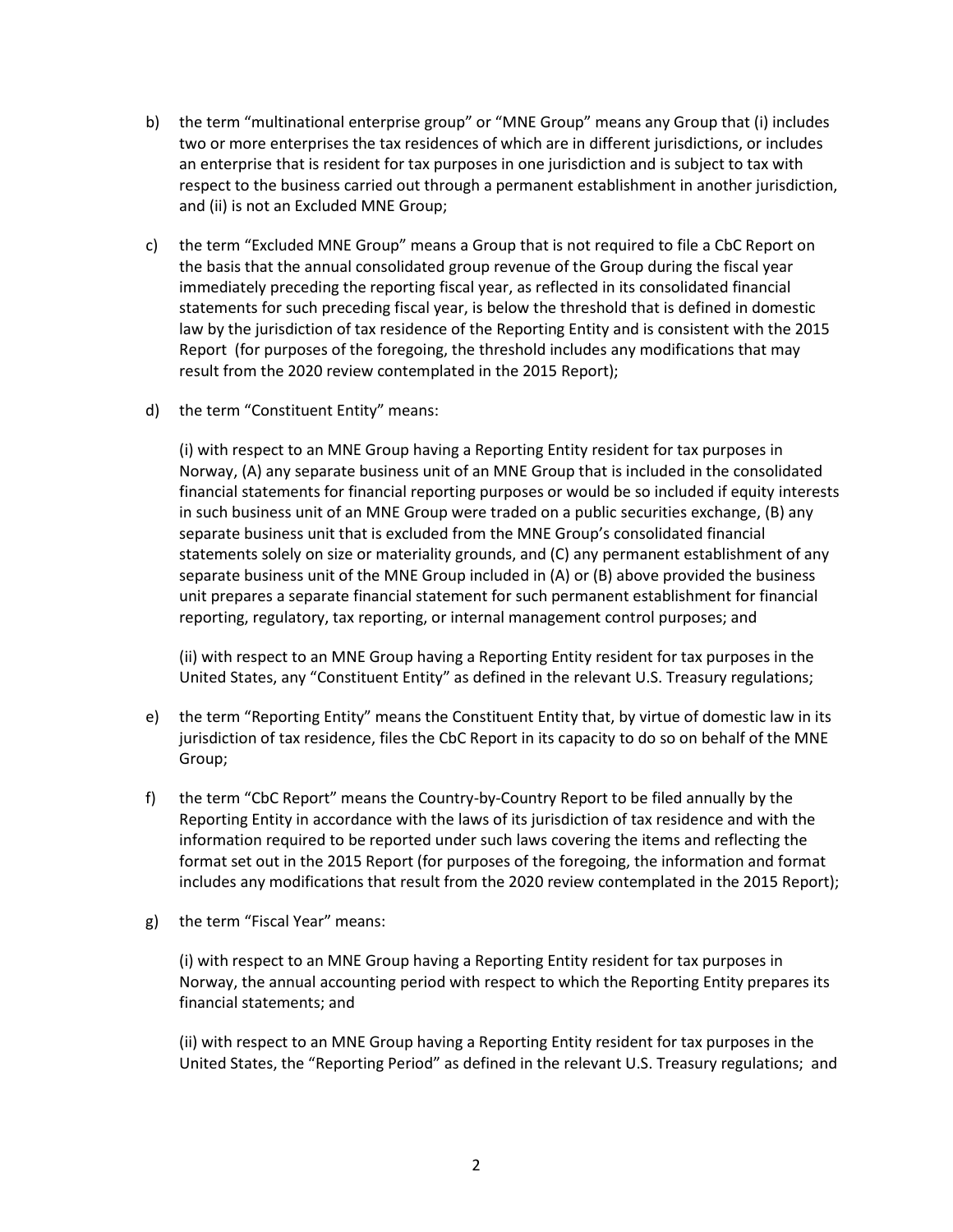- h) the term "2015 Report" means the final consolidated report, entitled Transfer Pricing Documentation and Country-by-Country Reporting, on Action 13 of the OECD/ G20 Action Plan on Base Erosion and Profit Shifting.
- 2. The terms "United States," "Norway," "Competent Authority," and "Contracting State" have the meaning they have in the Convention.
- 3. As regards the application of this Arrangement at any time by a Competent Authority, any term not defined in this Arrangement, unless the context otherwise requires or the Competent Authorities decide on a common meaning (as permitted by domestic law), is intended to have the meaning that it has at that time under the law of the Contracting State applying this Arrangement, any meaning under the applicable tax laws of that Contracting State prevailing over a meaning given to the term under other laws of that Contracting State.

#### *SECTION 2 Exchange of Information with Respect to MNE Groups*

Pursuant to the provisions of Article 28 of the Convention, each Competent Authority intends to exchange with the other Competent Authority annually on an automatic basis the CbC Report received from each Reporting Entity that is resident for tax purposes in its jurisdiction, provided that, on the basis of the information provided in the CbC Report, one or more Constituent Entities of the MNE Group of the Reporting Entity are resident for tax purposes in the jurisdiction of the other Competent Authority, or are subject to tax with respect to the business carried out through a permanent establishment situated in the jurisdiction of the other Competent Authority.

# *SECTION 3*

# *Time and Manner of Exchange of Information*

- 1. For the purposes of the exchange of information in Section 2, the amounts contained in each CbC Report are expected to be stated in a single currency, which is expected to be specified in the CbC Report.
- 2. A CbC Report is intended to be first exchanged with respect to Fiscal Years of MNE Groups commencing on or after January 1, 2016. Such CbC Report is intended to be exchanged as soon as possible and no later than 18 months after the last day of the Fiscal Year of the MNE Group to which the CbC Report relates. CbC Reports with respect to Fiscal Years of MNE Groups commencing on or after January 1, 2017 are intended to be exchanged as soon as possible and no later than 15 months after the last day of the Fiscal Year of the MNE Group to which the CbC Report relates. Notwithstanding the foregoing, the exchange of CbC Reports is intended to commence only once this Arrangement becomes operative, and a Competent Authority is intended to have until the expiration of the time periods set out in this paragraph or three months after this Arrangement becomes operative, whichever is later, to exchange the CbC Reports.
- 3. The Competent Authorities intend to exchange the CbC Reports automatically through a common schema in Extensible Markup Language (XML).
- 4. The Competent Authorities intend to work toward and decide on one or more methods for electronic data transmission including encryption standards.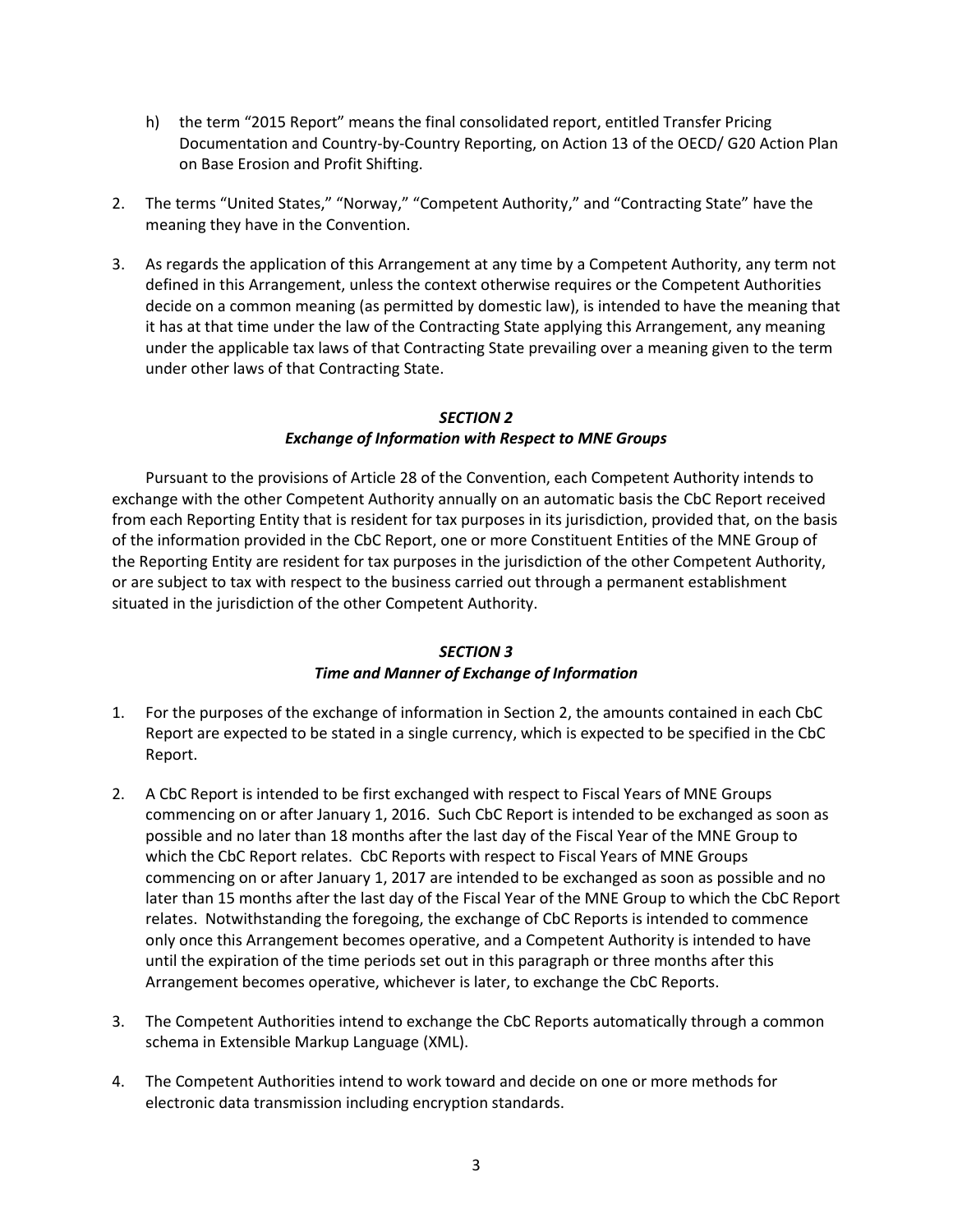### *SECTION 4 Collaboration on Transmission and Errors*

- 1. Each Competent Authority intends to notify the other Competent Authority when the firstmentioned Competent Authority has reason to believe, with respect to a Reporting Entity that is resident for tax purposes in the jurisdiction of the other Competent Authority, that an error may have led to incorrect or incomplete information reporting or that there is noncompliance of the Reporting Entity with the respect to its obligation under the domestic law of the jurisdiction of the other Competent Authority to file a CbC Report. The notified Competent Authority intends to take appropriate measures available under its domestic law to address the errors or the non-compliance with its domestic law described in the notice.
- 2. Within 15 days of successfully receiving a file containing the CbC Report in the time and manner described in Section 3, the Competent Authority receiving the file is expected to provide notice of such successful receipt to the Competent Authority providing the file. The notice need not express the receiving Competent Authority's view about the adequacy of the information received or whether the receiving Competent Authority believes that the providing Competent Authority should take measures pursuant to paragraph 1 of this Section to address errors or non-compliance with its domestic law.
- 3. Within 15 days of receiving a file containing information that cannot be processed, the receiving Competent Authority is expected to provide notice of such processing failure to the providing Competent Authority.

#### *SECTION 5 Confidentiality, Data Safeguards and Appropriate Use*

- 1. All information exchanged is subject to the confidentiality and other protections provided for in the Convention, including the provisions limiting the use of the information exchanged.
- 2. To the extent consistent with Article 28 of the Convention, each Competent Authority intends to limit the use of the information by its tax administration to the uses described in this paragraph. In particular, information exchanged by means of the CbC Report should be used by the tax administration for assessing high-level transfer pricing risks, base erosion and profit shifting related risks, and, where appropriate, for economic and statistical analysis. The information should not be used by the tax administrations as a substitute for a detailed transfer pricing analysis of individual transactions and prices based on a full functional analysis and a full comparability analysis. Each Competent Authority acknowledges that information in the CbC Report on its own does not constitute conclusive evidence that transfer prices are or are not appropriate and, consequently, the tax administration should not base transfer pricing adjustments on the CbC Report. Inappropriate adjustments in contravention of this paragraph made by the tax administration are expected to be conceded in any competent authority mutual agreement proceedings under Article 27 (Mutual Agreement Procedure) of the Convention. The CbC Report data may be used as a basis for making further inquiries into the MNE Group's transfer pricing arrangements or into other tax matters in the course of a tax audit and, as a result of such further inquiries, making appropriate adjustments to the taxable income of a Constituent Entity. For purposes of the foregoing, the term "tax administration" means in the case of the United States, the Internal Revenue Service, and in the case of Norway, the Norwegian Tax Administration (Skatteetaten).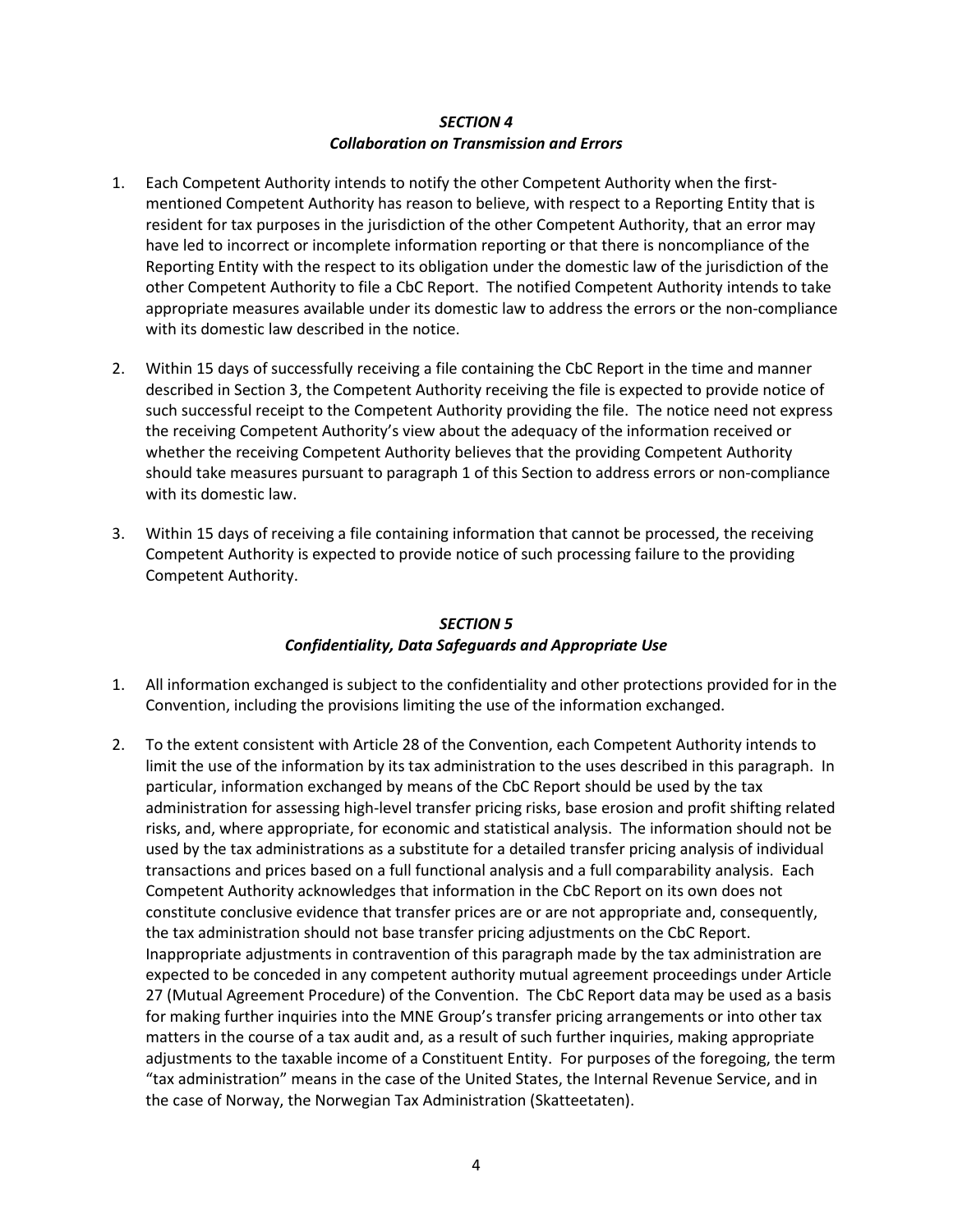3. To the extent permitted under applicable law, each Competent Authority intends to notify the other Competent Authority immediately regarding any cases of use or disclosure inconsistent with the rules set out in paragraphs 1 and 2 of this Section, including regarding any remedial actions or measures taken in respect of such cases that are inconsistent with the above-mentioned paragraphs.

# *SECTION 6 Consultations*

- 1. Where a person considers that an adjustment to the taxable income of a Constituent Entity, as a result of further inquiries based on the data in the CbC Report, results for such person in taxation not in accordance with the provisions of the Convention and presents its case to the Competent Authority specified in the Convention, the Competent Authorities acknowledge their obligation to endeavor to resolve the case under Article 27 of the Convention.
- 2. If any difficulties in the implementation of this Arrangement arise, either Competent Authority may request consultations to develop appropriate measures to fully implement this Arrangement.
- 3. A Competent Authority intends to consult with the other Competent Authority before the firstmentioned Competent Authority determines that there is a systemic failure by the other Competent Authority, which under its domestic law may result in a local filing requirement for a Constituent Entity that is a member of an MNE Group for which CbC Reports are intended to be exchanged under this Arrangement. For purposes of the foregoing, the term "systemic failure" means, with respect to the exchange of CbC Reports by a Competent Authority, such Competent Authority has suspended automatic exchange under this Arrangement (for reasons other than those that are consistent with the terms of this Arrangement) or has otherwise persistently failed to provide automatically the CbC Reports in its possession that are intended to be exchanged with the other Competent Authority under Section 2 of this Arrangement.

# *SECTION 7 Modifications*

This Arrangement may be modified by mutual written decision of the Competent Authorities.

# *SECTION 8 Term of Arrangement*

- 1. This Arrangement becomes operative on the date of the later of the date of signatures below.
- 2. A Competent Authority may provide notice in writing to the other Competent Authority that it is temporarily suspending the exchange of information under this Arrangement based on its determination that the other Competent Authority is or has been acting inconsistently with paragraphs 1 and 2 of Section 5 or paragraph 1 of Section 6 of this Arrangement, including the provisions of the Convention referred to therein, or that the Competent Authority is or has been failing to provide timely or adequate information as intended under this Arrangement. Before making such a determination, the first-mentioned Competent Authority intends to consult with the other Competent Authority. A suspension of the exchange of information under this Arrangement